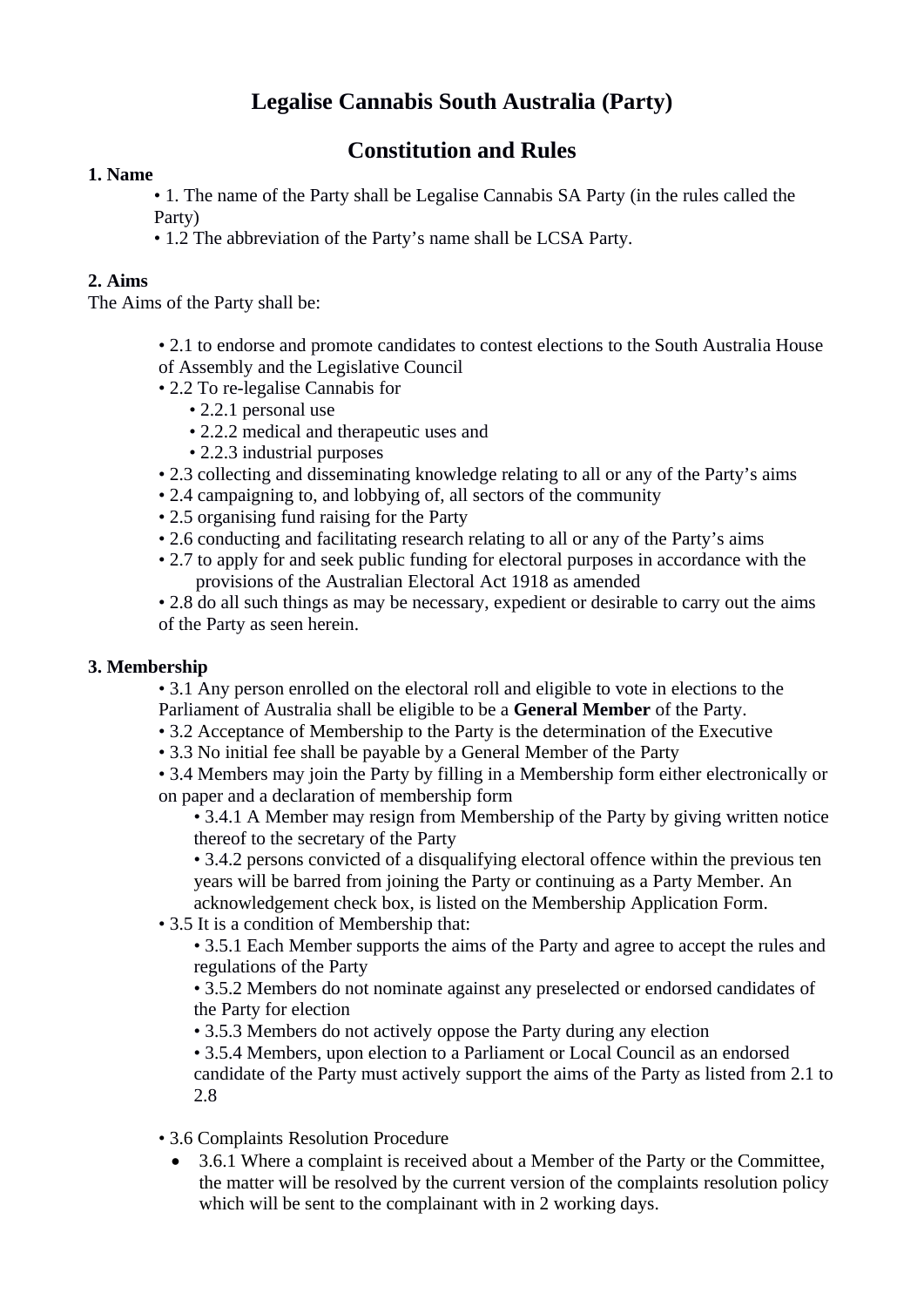3.6.2 A Human Resources consultant shall be appointed as per 4.1.9 to handle complaint resolution process and their decision will be final.

• 3.6.3 The complainant and respondent will be notified in writing within 3 working about the outcome of the complaint and any action that the Committee decides to take, based on the outcome of the HR decision.

• 3.6.4. Upon resolution of the complaint by HR, the Management Committee may resolve to discipline a Member, up to and including expulsion from the Party.

• 3.6.5 Expulsion of a Member

• 3.6.5.1 The Executive Committee the Committee may resolve to expel a Member for any misconduct detrimental to the interests of the Party including any breach of rules 3, and 7.1, 7.2.

• 3.6.5.2 Expulsion by the Committee is effective immediately a motion to such effect is passed.

• 3.6.5.3 An expelled Member shall be notified by electronic or ordinary mail sent within two business days of the Member's expulsion

#### **4. The Executive Committee**

- 4.1 The Executive Committee of the Party shall be comprised of;
	- 4.1.1 Secretary, who will be responsible for the carrying out of the administration, the keeping of the records, and for the conduct of the correspondence of the Party. • 4.1.2 Treasurer
	- 4.1.3 President
	- 4.1.4 Vice President
	- 4.1.5 Registered Officer
	- 4.1.6 Deputy Registered Officer
	- 4.1.7 Agent
		- 4.1.8 No more than three Ordinary Committee Members
		- 4.1.9 and any person who may be appointed for a specific duty or consultancy as decided by the majority of the Committee from time to time. ie. HR Consultant, Auditor ect

• 4.2 The Executive Committee in office at the date of registration of the Party shall hold office initially for a period of no more than one year from the date of such registration and shall be eligible for re-election at the Annual General meeting of the Party.

• 4.3 Incumbent and past office bearers will be eligible to nominate for re-election at any Annual General meeting of the Party.

 4.4 committee business is confidential and any discussion of party business taken outside the committee by a committee members or having a 3rd party unannounced at a committee meeting - instant suspension from committee pending disciplinary action including possible expulsion from the Committee or Executive of the Committee

#### **5. The Annual General Meeting**

• 5.1 The first Annual General Meeting of the Party will be held within 6 months of the Party successfully being registered with the Electoral Commission of South Australia and then once every 12 months.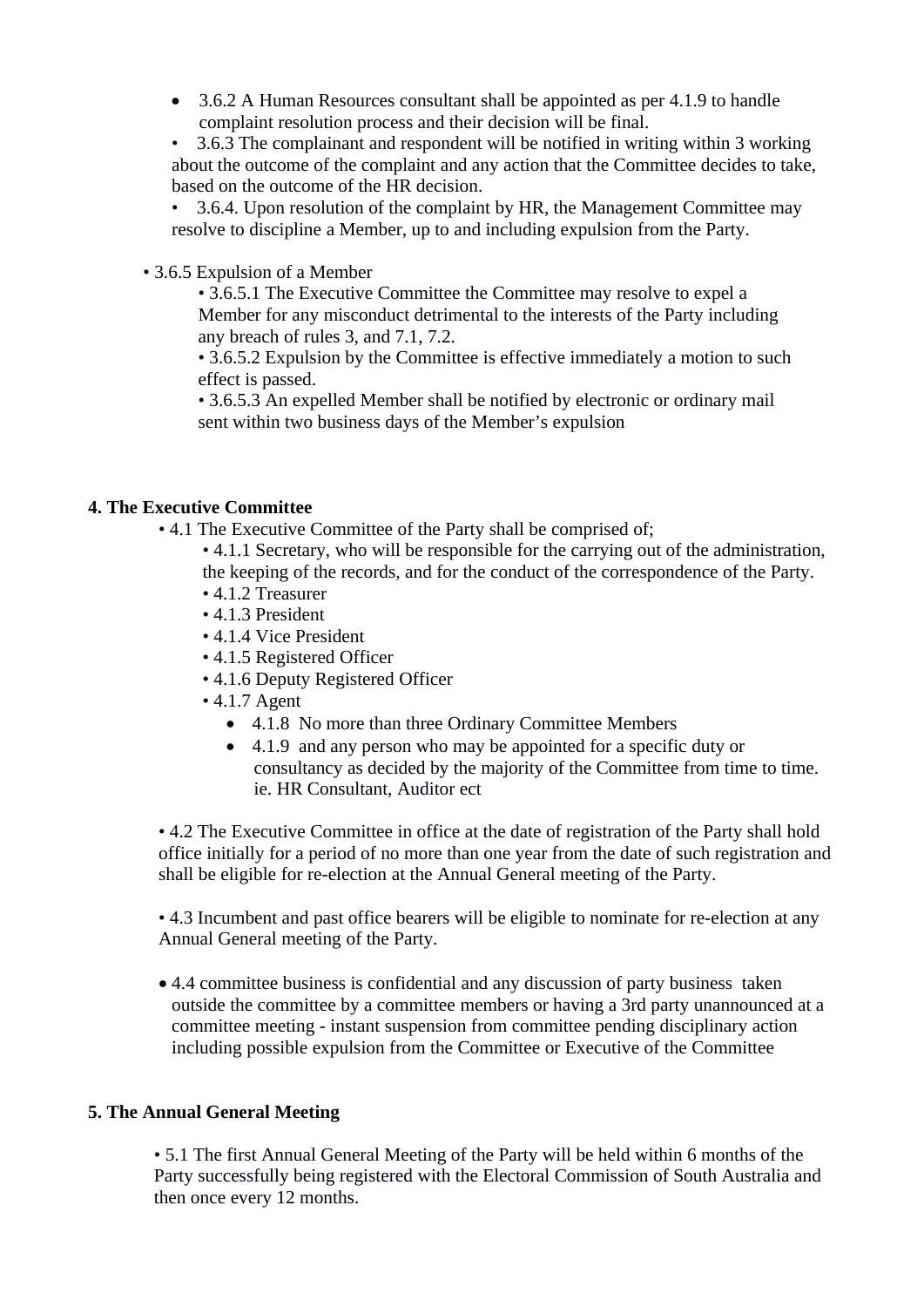• 5.2 Elections for office bearers will take place at the Annual General Meeting of the Party. Only Financial Members of the Party is eligible to stand for election

• 5.2.1 The secretary shall give 28 days notice of the AGM in a suitable newspaper in South Australia and via email to Members who provide an email address for correspondence. Notice will also be posted in the Party's social media (Facebook) group.

• 5.3 Members nominating for the positions on the Party Executive Committee shall do so on the Party's prescribed nomination form. Forms must be received by the Secretary no later than 10 business days prior to the AGM by electronic or regular mail.

• 5.4 All voting at the Annual General Meetings will be open ballot by members who are present at the Meeting or attending via online video conference, and voting will include proxy votes and postal votes.

• 5.4.1 Postal votes should be sent by email or ordinary mail, to an email address or physical address as specified by the Committee from time to time. and be received by the Secretary no later than close of business two business days prior to the meeting. • 5.4.2 Proxy votes must be completed in the form designated by the Executive Committee and presented for registration no later than close of business, two business days prior to the meeting.

• 5.5 The secretary of the Party may make such regulations for the calling of Extraordinary General meetings as may be appropriate to further the aims of the Party.

• 5.6 The Annual General and Extraordinary General Meeting can only meet for purposes if a quorum of any three Members of the Executive Committee plus four other general Members is reached. (7)

#### **6. General Meetings**

• 6.1 General meetings are to be held at a minimum quarterly, but may be held more or less frequently at the discretion of the Executive Committee, as necessary to meet the aims of the Party.

• 6.2 General meetings may be held in person, via electronic platform, or any combination as decided by the Committee from time to time.

• 6.3 The Treasurers report on the financial status of the Party shall form part of the agenda

• 6.4 The minutes of a general meeting will be made available to the Membership in electronic format (e.g. via email) no later than 30 days after the date of the general meeting

upon request by any member. • 6.5 General business arising between general meetings may be dealt with via in-person, telephone, written or electronic communications between all Committee Members, as decided by the Committee from time to time.

# **7. Endorsement of Election Candidates**

• 7.1 Candidates for election to the South Australia Parliament shall be endorsed or disendorsed by a majority vote decision of the management committee.

7.1.1 All intending candidates must apply in writing on Party nomination form.